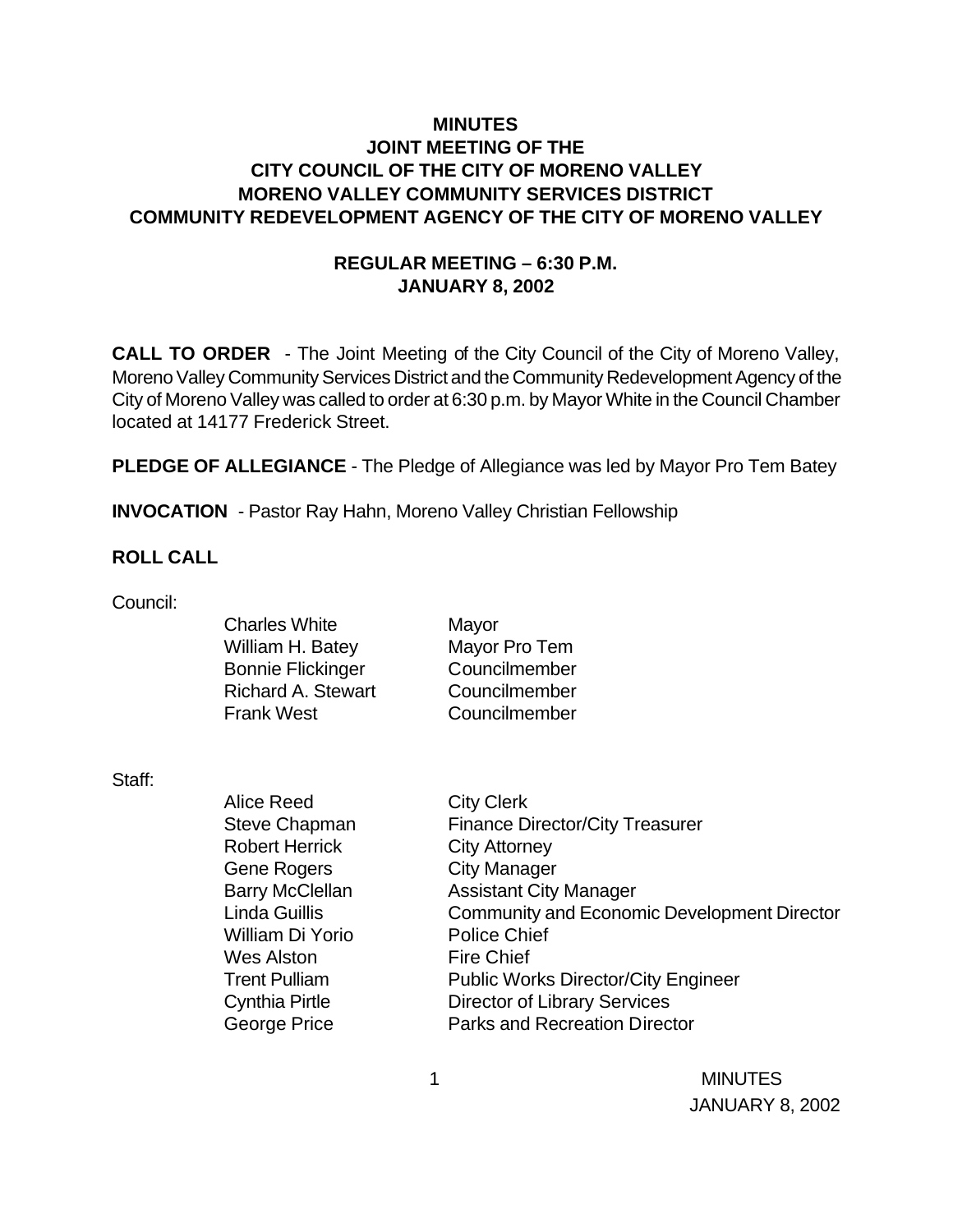# **JOINT CONSENT CALENDARS (SECTIONS A-C) OF THE CITY COUNCIL OF THE CITY OF MORENO VALLEY, MORENO VALLEY COMMUNITY SERVICES DISTRICT, AND COMMUNITY REDEVELOPMENT AGENCY OF THE CITY OF MORENO VALLEY**

Mayor White opened the agenda items for the Consent Calendars for public comments; there being none, public comments were closed.

Councilmember Flickinger made a motion, seconded by Mayor Pro Tem Batey to approve the Consent Calendars in their entireties, except for Item A3 which was pulled for a separate vote. Motion carried 5-0.

Item A3: City Council Resolution of Support – Proposition 40 the "Clean Water, Clean Air, Safe Neighborhood Parks and Coastal Protection Act of 2002". Motion carried 4-0-1. Councilmember Flickinger abstained. Roll call vote.

# **A. CONSENT CALENDAR** - **CITY COUNCIL**

- A1. ORDINANCES FIRST READING BY TITLE ONLY Waived reading of all Ordinance Introductions and read by title only.
- A2. WARRANT REPORTS NOVEMBER 30, 2001 Adopted Resolution No. 2002-01, approving the Warrant Reports, including wire transfers, dated November 2001 in the total amount of \$7,319,635.86.

Resolution No. 2002-01

A Resolution of the City Council of the City of Moreno Valley, California, Approving the Warrant Reports Dated November 30, 2001

A3. CITY COUNCIL RESOLUTION OF SUPPORT – PROPOSITION 40 THE "CLEAN WATER, CLEAN AIR, SAFE NEIGHBORHOOD PARKS AND COASTAL PROTECTION ACT OF 2002" Supported Proposition 40, which is on the March 5, 2002 ballot, and adopted and directed the Mayor to sign Resolution No. 2002-02.

Resolution No. 2002-02

 2 MINUTES JANUARY 8, 2002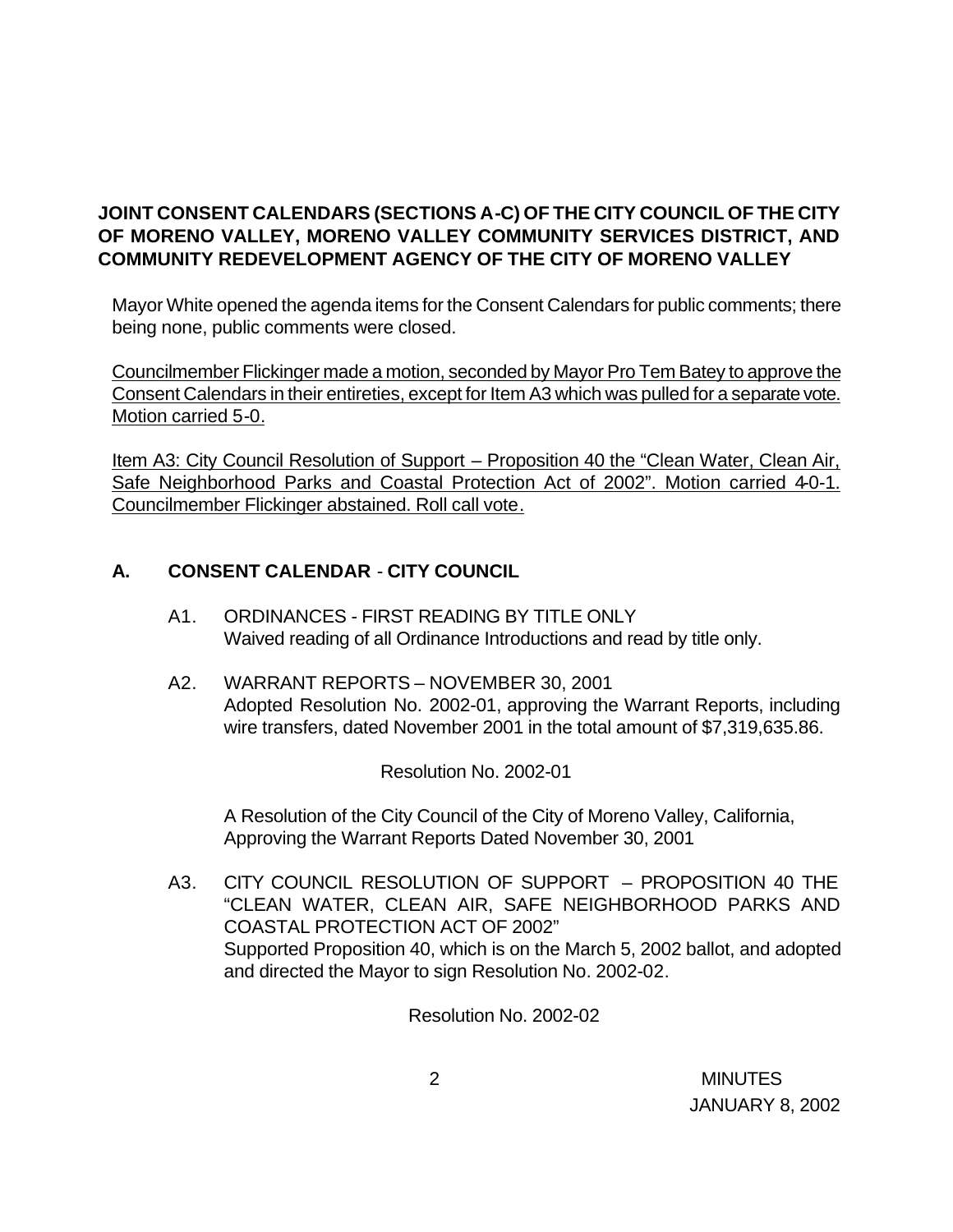A Resolution of the City Council of the City of Moreno Valley to Support Proposition 40, the "Clean Water, Clean Air, Safe Neighborhood Parks and Coastal Protection Act of 2002"

- A4. FINAL MAP 23008-1 ACCEPT SUBSTITUTION OF BONDS AND AGREEMENT FOR PUBLIC RIGHT OF WAY IMPROVEMENTS ON THE SOUTH SIDE OF IRIS AVENUE AND EAST OF LASSELLE STREET – SUBDIVIDER – MORENO VALLEY RANCH VENTURES I, LLC (TEMECULA) Accepted the substitution of bonds and Agreement for Public Improvements; authorized the Mayor to execute the agreement; directed the City Clerk to forward the signed agreement to the County Recorder's Office for recordation; and instructed the City Engineer to prepare the exoneration of the Faithful Performance Bond and Material & Labor Bond placed by MVR Properties, LLC upon acceptance of the substitution bonds and agreement.
- A5. FINAL MAP 22381, LOTS 46-70 AND 93-216 ACCEPT SUBSTITUTION OF BONDS AND AGREEMENT FOR PUBLIC RIGHT OF WAY IMPROVEMENTS - NORTHWEST CORNER OF LASSELLE STREET AND KRAMERIA AVENUE – SUBDIVIDER – MORENO VALLEY LAKES 146-VIA DEL REY, LLC (TEMECULA)

Accepted the substitution of bonds and Agreement for Public Improvements; authorized the Mayor to execute the agreement; directed the City Clerk to forward the signed agreement to the County Recorder's Office for recordation; and instructed the City Engineer to prepare the exoneration of the Faithful Performance Bond and Material & Labor Bond placed by Moreno Valley Ranch Investors, LLC upon acceptance of the substitution bonds and agreement.

- A6. APPROVE PARCEL MAP 27548 AND ACCEPT AGREEMENT AND DEED OF TRUST FOR PUBLIC RIGHT OF WAY IMPROVEMENTS – FRANKHALE ROAD, NORTH SIDE, EAST OF MORTON ROAD – SUBDIVIDER – MICHAEL P. JENNINGS (MORENO VALLEY) Approved Parcel Map 27548, authorized the City Clerk to sign the map and transmit said map to the County Recorder's Office for recordation; accepted the Agreement for Public Improvements; authorized the Mayor to execute the agreement; accepted the Deed of Trust, as reviewed and approved by the City Attorney, as security for the required public improvements; and directed the City Clerk to forward the signed agreement and the Deed of Trust to the County Recorder's Office for recordation.
- A7. ACCEPT AND APPROVE THE AGREEMENT BETWEEN RIVERSIDE COUNTY FLOOD CONTROL AND WATER CONSERVATION DISTRICT AND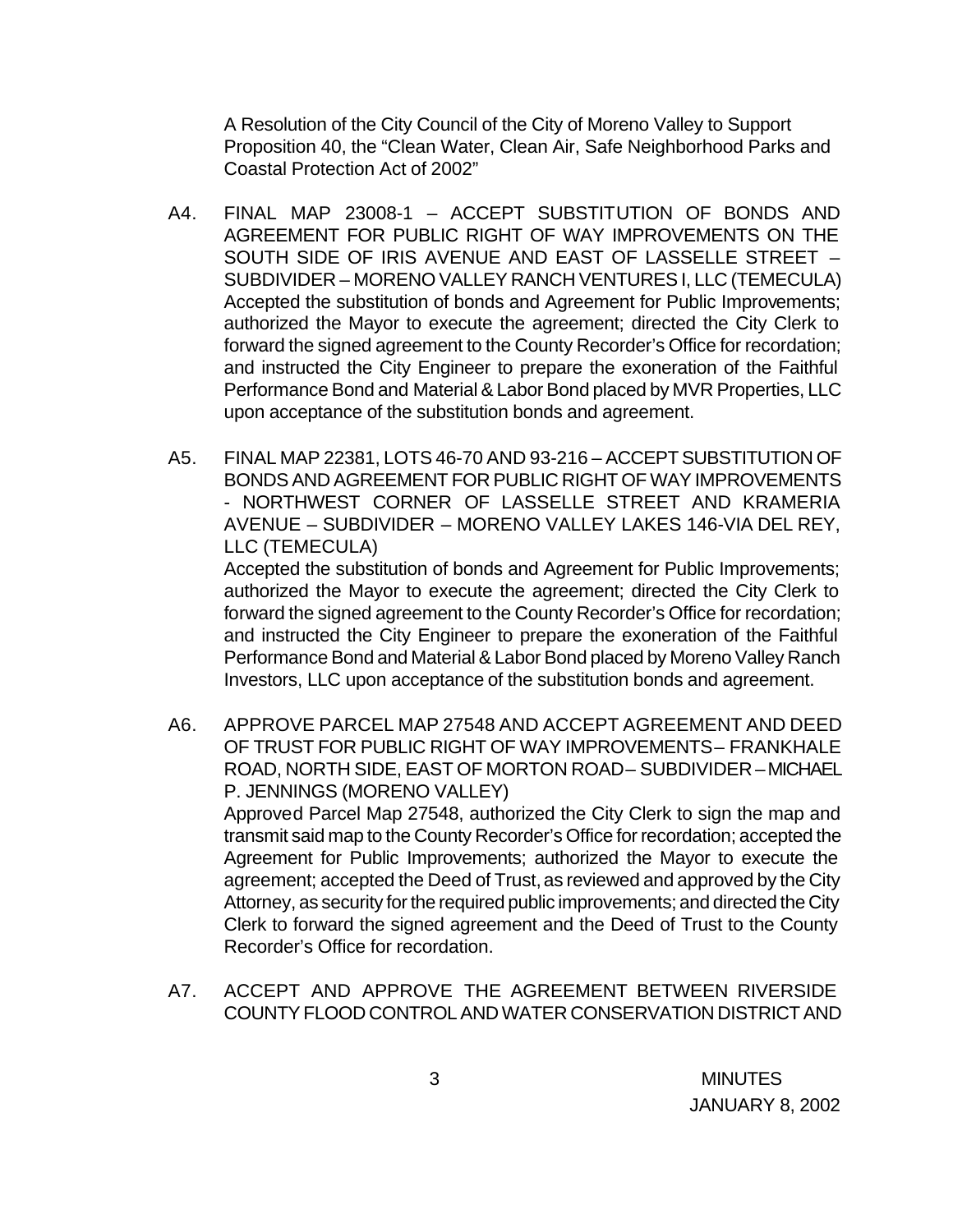THE CITY OF MORENO VALLEY FOR THE MORENO MASTER DRAINAGE PLAN – NASON STREET DETENTION BASIN

Accepted and approved the Agreement between Riverside County Flood Control and Water Conservation District (RCFC and WCD) and the City of Moreno Valley for design, conveyance of easements for ingress and egress, and granting of fee simple title to certain real property necessary to construct, operate, and maintain the Moreno Master Drainage Plan; and authorized the Mayor to execute the Agreement.

- A8. MINUTES REGULAR MEETING OF DECEMBER 11, 2001 Approved as submitted.
- A9. APPROVAL OF FINAL MAP 30286-1 SINGLE FAMILY RESIDENTIAL PROJECT, AND ACCEPT AGREEMENTS & BONDS FOR PARK AND PUBLIC RIGHT-OF-WAY IMPROVEMENTS - NORTH SIDE OF IRIS AVENUE, EAST OF LASSELLE STREET - SUBDIVIDER -FORECAST HOMES (CORONA) Approved Final Map 30286-1, authorized the City Clerk to sign the map and transmit said map to the County Recorder's Office for recordation; accepted the bonds and Agreement for Public Improvements; accepted the bonds and Agreement for Park Improvement; authorized the Mayor to execute the agreements; and directed the City Clerk to forward the signed agreements to the County Recorder's Office for recordation.

# **B. CONSENT CALENDAR** - **COMMUNITY SERVICES DISTRICT**

- B1. ORDINANCES FIRST READING BY TITLE ONLY Waived reading of all Ordinance Introductions and read by title only.
- B2. MINUTES REGULAR MEETING OF DECEMBER 11, 2001 Approved as submitted.

# **C. CONSENT CALENDAR** - **COMMUNITY REDEVELOPMENT AGENCY**

- C1. ORDINANCES FIRST READING BY TITLE ONLY Waived reading of all Ordinance Introductions and read by title only.
- C2. MINUTES REGULAR MEETING OF DECEMBER 11, 2001 Approved as submitted.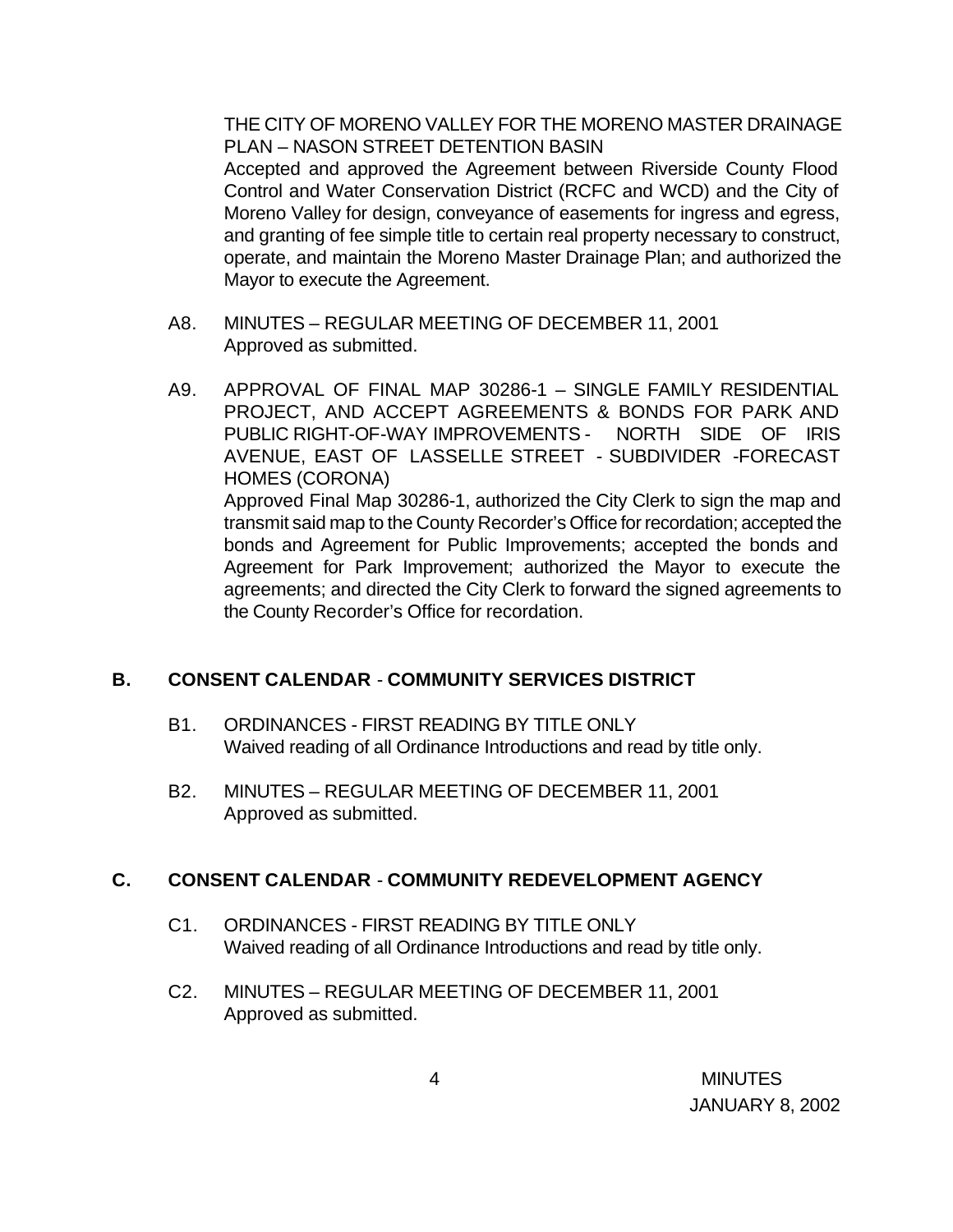### **D. PUBLIC HEARINGS**

D1. PUBLIC HEARING FOR INCLUSION OF PARCEL MAP NO. 27548 (ASSESSOR PARCEL NO. (APN) 256-150-013) AND APNs 256-150-029, 256-150-030, 256-150-033, AND ANY DIVISION THEREOF INTO THE COMMUNITY SERVICES DISTRICT ZONE B (RESIDENTIAL STREET LIGHTING) SERVICE PROGRAM

Conducted the Public Hearing to consider the inclusion of Parcel Map No. 27548 (APN 256-150-013), APNs 256-150-029, 256-150-030, 256-150-033, and any division thereof into the CSD Zone B (Residential Street Lighting) program and the associated annual service charge.

President White opened the public testimony portion of the public hearing; there being none, public testimony was closed.

The Secretary tabulated the mail ballots for CSD Zone B, Parcel Map No. 27548 (APN 256-150-013), APNs 256-150-029, 256-150-030, 256-150-033, and any division thereof, and announced the results as follows: the City Clerk's office received one (1) ballot with a "Yes" vote; No vote: 0.

Vice President Batey made a motion, seconded by Boardmember West to verify and accept the results of the mail ballot proceeding. Motion carried 5-0. Roll call vote.

Boardmember Flickinger made a motion, seconded by Vice President Batey to authorize and impose the CSD Zone B service charge. Motion carried 5-0. Roll call vote.

D2. PUBLIC HEARING FOR MORENO VALLEY AUTO MALL SPECIFIC PLAN, AMENDMENT 3 (SP209A3); LOCATION: SOUTH OF STATE HIGHWAY 60 BOTH EASTERLY AND WESTERLY OF MORENO BEACH DRIVE

Mayor White opened the public testimony portion of the public hearing; there being none, public testimony was closed.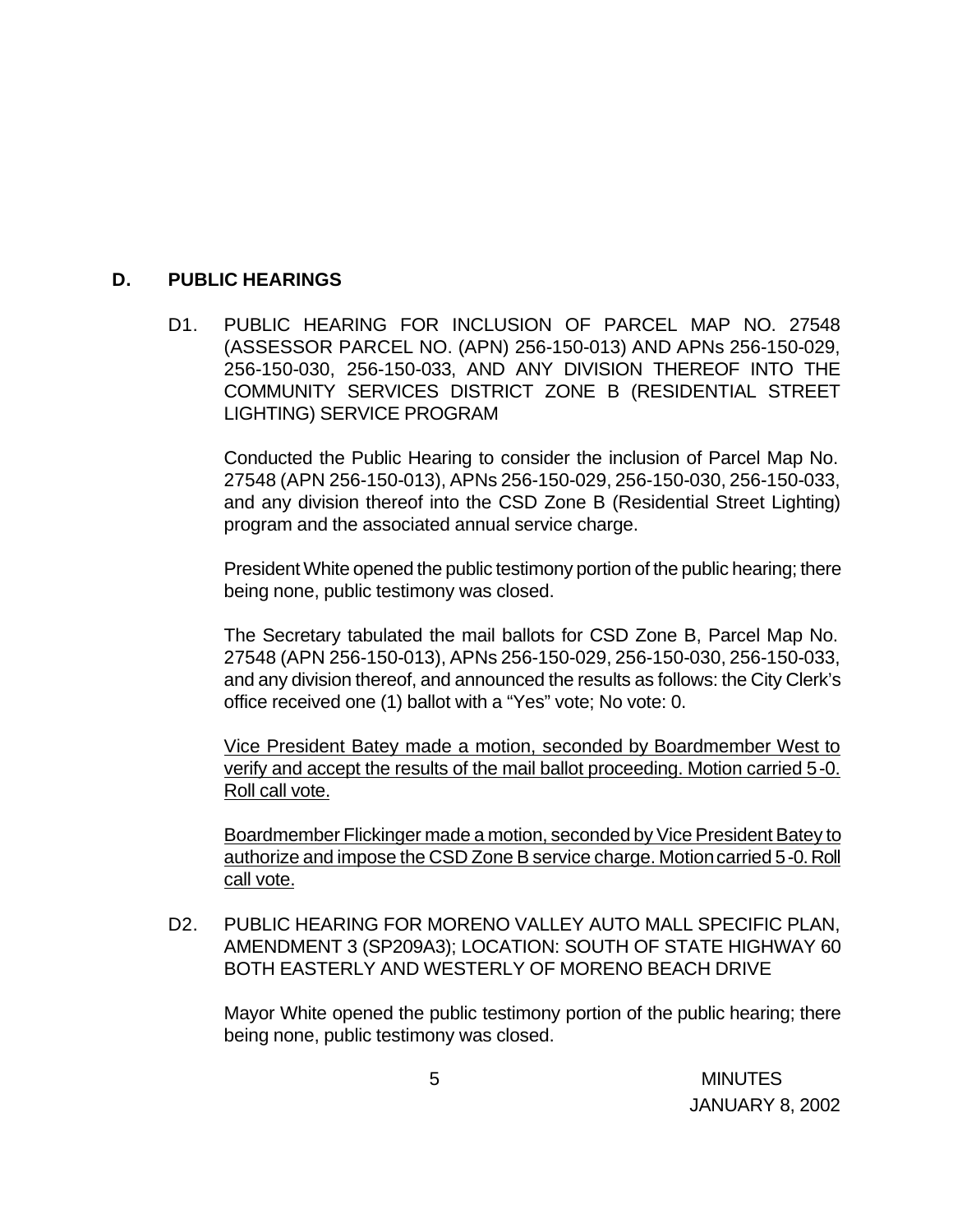Councilmember Flickinger made a motion, seconded by Councilmember Stewart to adopt a Subsequent Negative Declaration for SP209A3, the Third Specific Plan Amendment; and introduce Ordinance No. 596, thereby approving the third amendment to Specific Plan 209. Motion carried 5-0. Roll call vote.

#### Ordinance No. 596

An Ordinance of the City Council of the City of Moreno Valley, California, Approval of a Specific Plan Amendment (SP209A3) Amending the Official Zoning Atlas from SP209 (Dealerships and Commercial to Commercial and Commercial/Residential) on Acres Located in the Vicinity of State Highway 60 and Moreno Beach Drive

D3. A PUBLIC HEARING FOR P01-069 (AMENDED CONDITIONAL USE PERMIT), SUBMITTED BY STEVE PHARAR/SHIVALIK, INC., FOR A RECENTLY CONSTRUCTED TEXACO RETAIL AUTOMOBILE SERVICE STATION WITH ANCILLARY USES (PA99-0033), TO MODIFY CONDITION NOS. 11 AND 70 REGARDING THE TIMING AND COMPLETION OF REQUIRED TRAFFIC SIGNAL IMPROVEMENTS LOCATED ON 24840 SUNNYMEAD BOULEVARD ADJACENT TO THE HIGHWAY 60 OFF-RAMP TO PERRIS BOULEVARD WITHIN THE VILLAGE SPECIFIC PLAN (SP NO. 204)

Mayor White opened the public testimony portion of the public hearing. Public comments were received from Megan Christenberry and Glenda Roberts.

Mayor White closed the public comments portion of the public hearing.

Mayor Pro Tem Batey made a motion, seconded by Councilmember Stewart to recognize that the proposed Modification to Conditions are not considered to have the potential for any direct or indirect impacts under CEQA and is therefore exempt under Section 15061 of the CEQA Guidelines; and to adopt Resolution No. 2002-03, thereby approving the Amended Conditional Use Permit (P01-069) and modifying condition Nos. 11 and 70 of PA99-0033. Motion carried 5-0. Roll call vote.

Resolution No. 2002-03

 6 MINUTES JANUARY 8, 2002 A Resolution of the City Council of the City of Moreno Valley, California, Approving an Amended Conditional Use Permit (P01-069), Modifying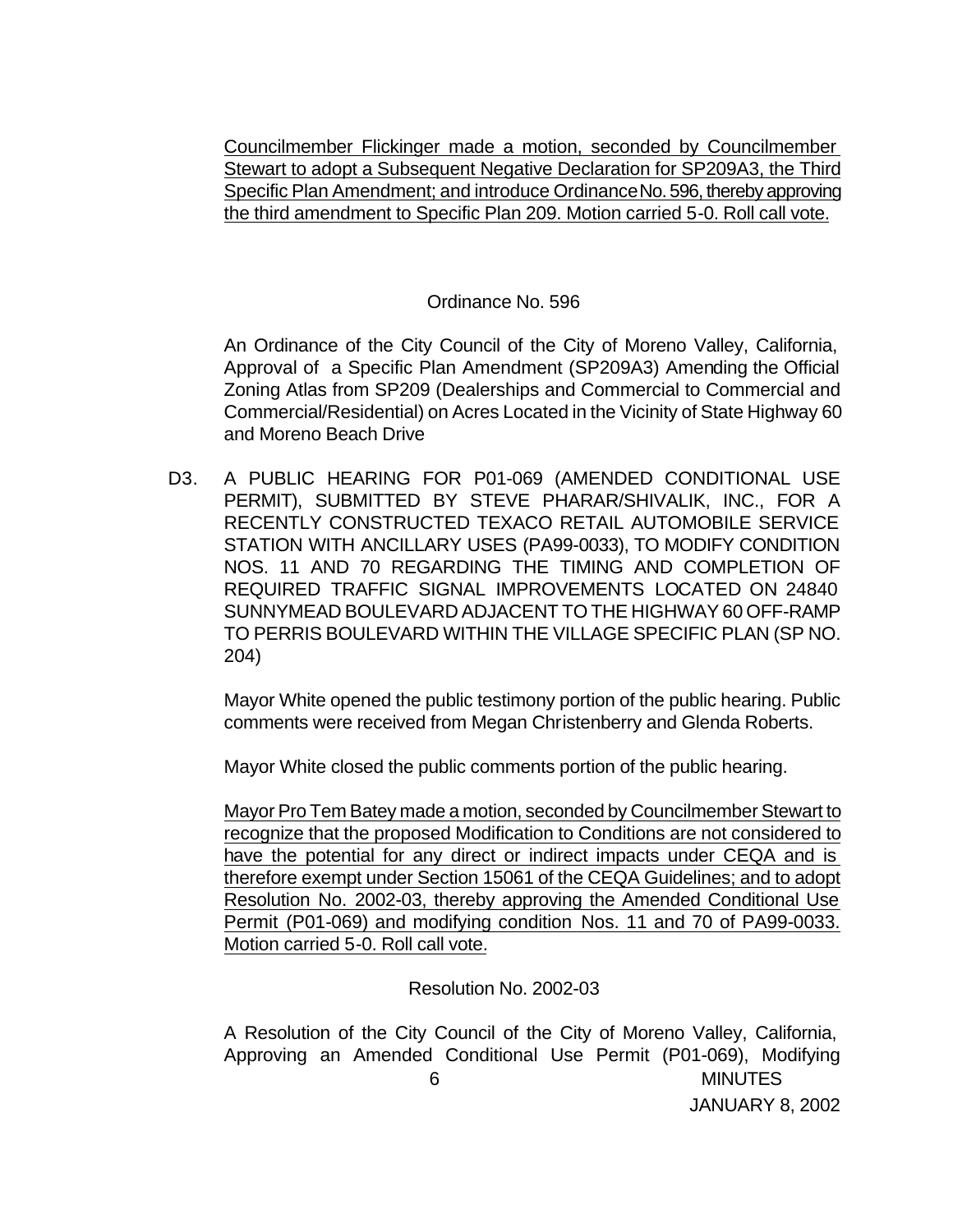Conditions 11 and 70 of the Original Conditional Use Permit for a 3,500 Square Foot Gas Station (Texaco), Including a Canopy with Five (5) Fuel Dispensers, a Food Mart with Beer and Wine Sales, a Fast Food/Drive through Restaurant and Car Wash

D4. COMMUNITY DEVELOPMENT BLOCK GRANT (CDBG) AND HOME PROGRAM OBJECTIVES AND POLICIES FOR FISCAL YEAR 2002-2003

Mayor White opened the public testimony portion of the public hearing; there being none, public testimony was closed.

Councilmember Flickinger made a motion, seconded by Councilmember West to approve the Community Development Block Grant (CDBG) and HOME Program Objectives and Policies for the 2002-2003 Program Year. Motion carried 5-0. Roll call vote.

## **RECESS; RECONVENE**

# **E. ITEMS REMOVED FROM CONSENT CALENDARS FOR DISCUSSION OR SEPARATE ACTION**

None.

### **F. REPORTS**

F1. TRACT 29143 (AND ALL AFFECTED PHASES) - MAIL BALLOT PROCEEDING FOR COMMUNITY SERVICES DISTRICT ZONE B (RESIDENTIAL STREET LIGHTING), ZONE E-1 (HIGH-SERVICE LEVEL PARKWAY LANDSCAPE MAINTENANCE - TOWNGATE), AND ZONE E-1A (TRACT 29143 WALLS/ INTERNAL LANDSCAPE MAINTENANCE)

President White opened the agenda item for public comments; there being none, public comments were closed.

Vice President Batey made a motion, seconded by Boardmember Stewart to receive and file. Motion carried 5-0.

JANUARY 8, 2002

F2. IMPACT OF PROPOSED UTILITY USER'S TAX REPEAL BALLOT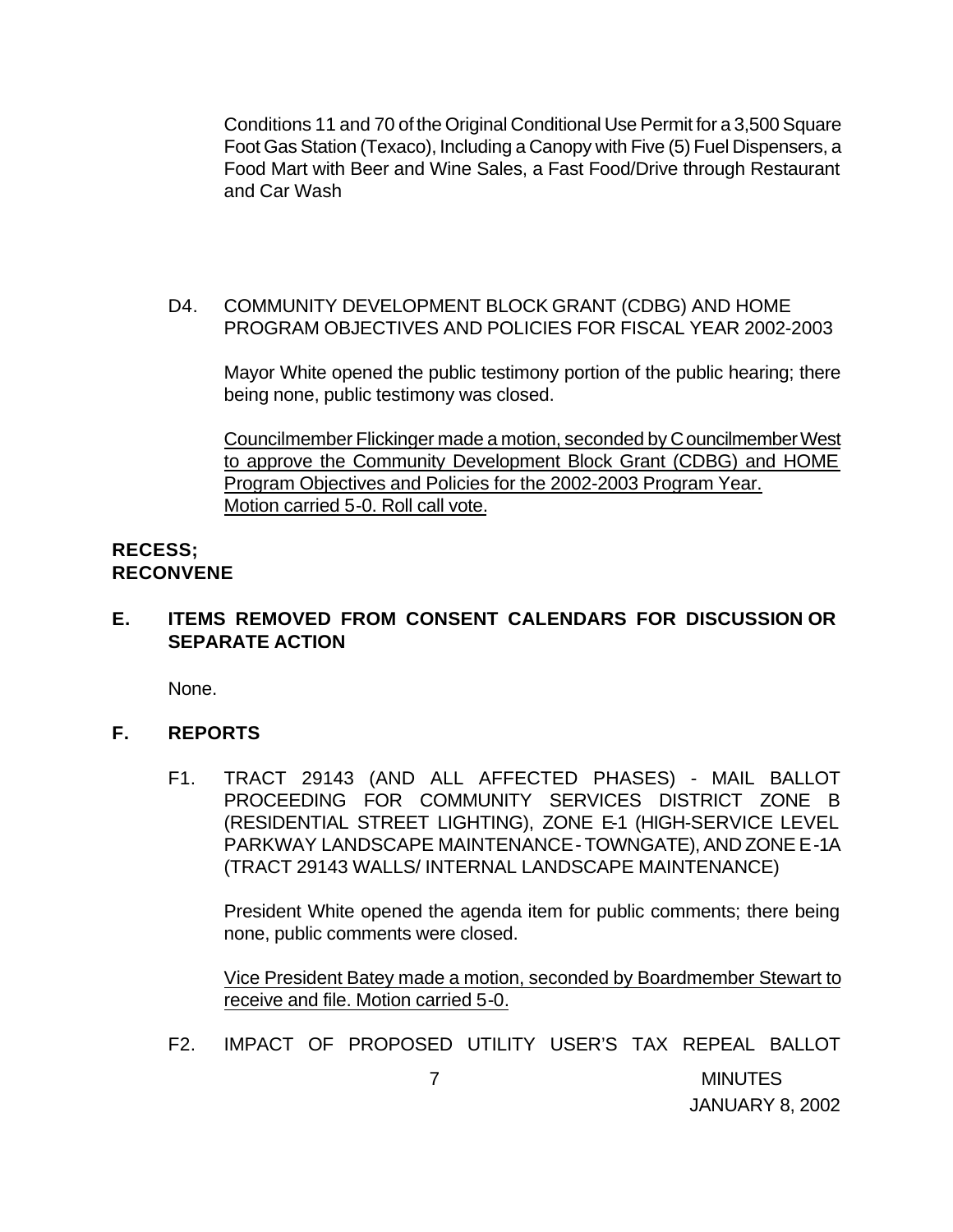#### MEASURE

Mayor White opened the agenda item for public comments, which were received from Pete Bleckert, Ray Hosman, and Ray Hahn.

Councilmember Stewart made a motion, seconded by Mayor Pro Tem Batey to receive and file report on the impacts of repealing the utility user's tax. Motion carried 5-0.

### F3. INITIATIVE MEASURE TO REPEAL THE CITY'S UTILITY USER'S TAX

Mayor White opened the agenda item for public comments, which were received from Pete Bleckert.

Councilmember Flickinger made a motion, seconded by Councilmember Stewart to order proposed ordinance to be submitted to the voters at the November 5, 2002 election, and to adopt Resolution No. 2001-73, Resolution No. 2001-74, and Resolution No. 2001-75. Motion carried 5-0. Roll call vote.

Resolution No. 2001-73

A Resolution of the City Council of the City of Moreno Valley, California, Ordering the Submission to the Qualified Electors of the City of Moreno Valley an Initiative Measure to Repeal the City's Utility User's Tax at the General Municipal Election to be Held on Tuesday, November 5, 2002

Resolution No. 2001-74

A Resolution of the City Council of the City of Moreno Valley, California, Directing the City Attorney to Prepare an Impartial Analysis Regarding the Measure Relating to the City's Utility User's Tax

Resolution No. 2001-75

A Resolution of the City Council of the City of Moreno Valley, California, Providing for the Filing of Rebuttal Arguments for Initiative Measures Submitted at Municipal Elections

F4. CITY MANAGER'S REPORT (Informational Oral Presentation only – not for Council action)

Mayor White opened the agenda item for public comments, which were received from Pete Bleckert.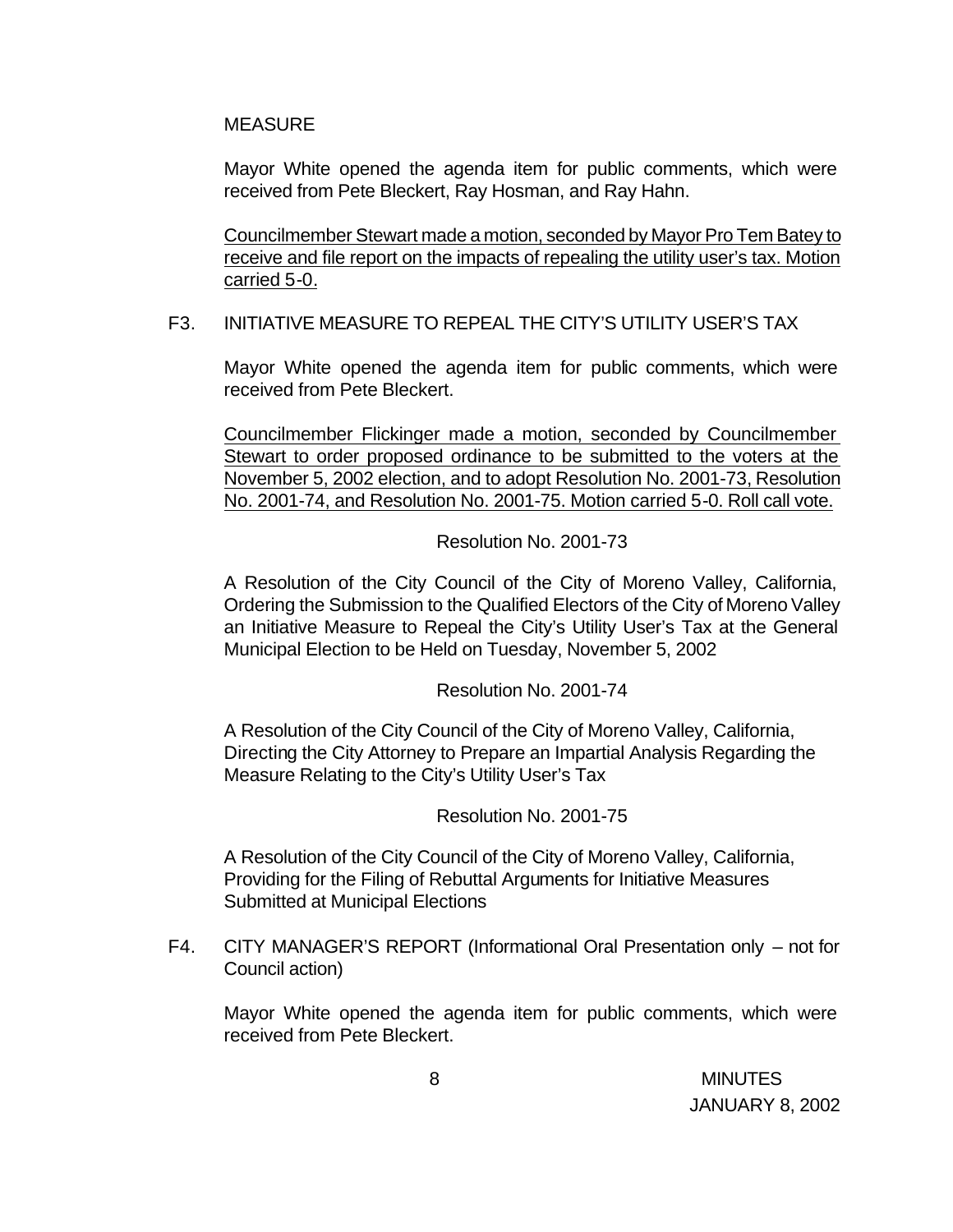No action required.

# **G. LEGISLATIVE ACTIONS**

ORDINANCES - 1ST READING AND INTRODUCTION - NONE

ORDINANCES - 2ND READING AND ADOPTION

G1. ADOPTION OF ORDINANCE NO. 595 (RECEIVED FIRST READING AND INTRODUCTION DECEMBER 11, 2001 ON A 5-0 VOTE)

Mayor White opened the agenda item for public comments; there being none, public comments were closed.

Mayor Pro Tem Batey made a motion, seconded by Councilmember Stewart to adopt Ordinance No. 595. Motion carried 5-0. Roll call vote.

Ordinance No. 595

An Ordinance of the City Council of the City of Moreno Valley, California, Approving the First Amendment to the Towngate Development Agreement and Changing the Requirement for a Park within Planning Area 11, to Include a 4,000 Square Foot Recreation Building in Lieu of a Community Swimming Pool, Relative to a Development Known as Western Pacific Housing Inc., Located in an Area Bounded by Day Street to the West, Eucalyptus Avenue to the North, Elsworth Street to the East and Cottonwood Avenue to the South

ORDINANCES - URGENCY ORDINANCES – NONE

RESOLUTIONS – NONE

PUBLIC COMMENTS **ON ANY SUBJECT NOT ON THE AGENDA** UNDER THE JURISDICTION OF THE CITY COUNCIL ARE AS FOLLOWS: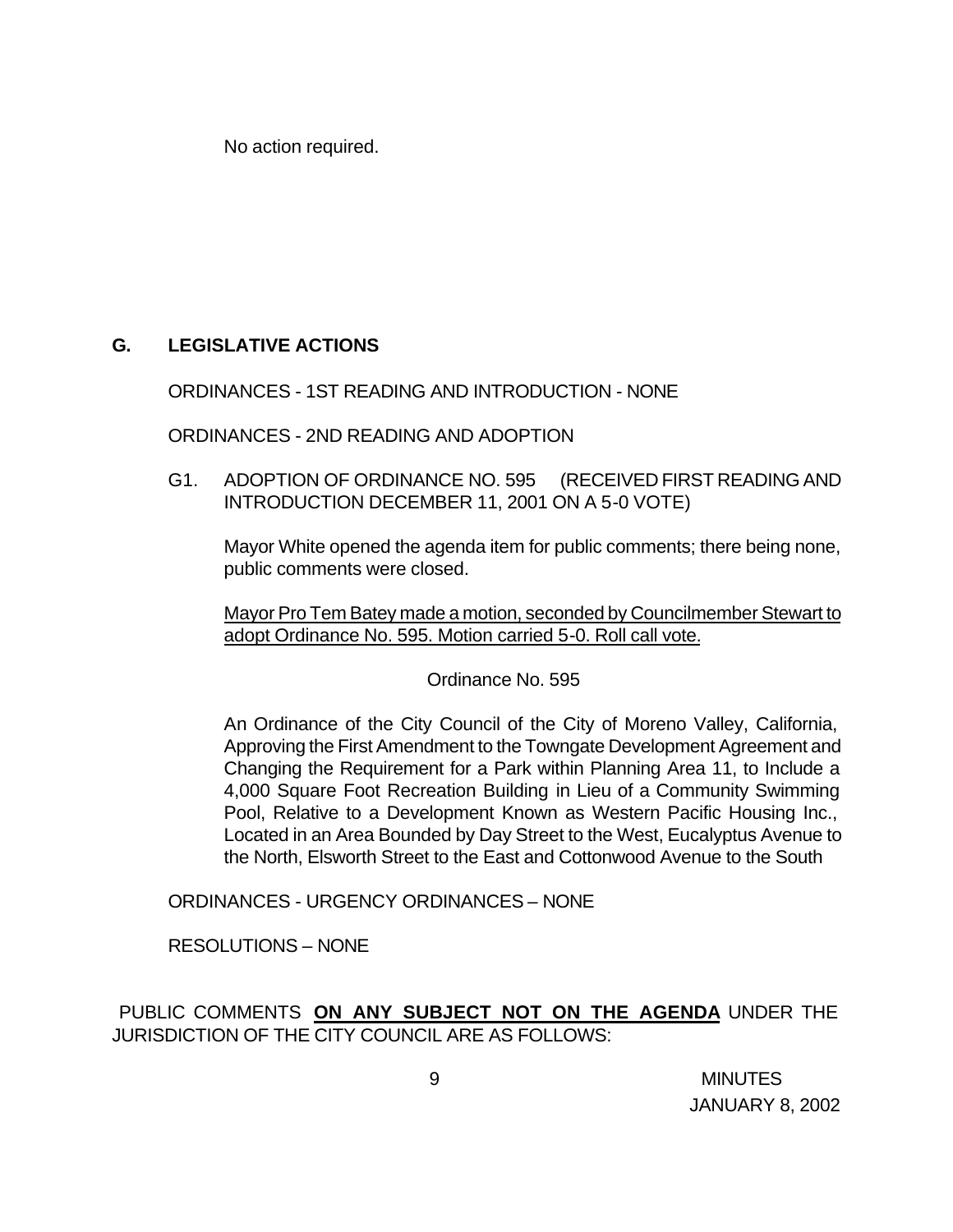Vince Wilcutt – 24163 Myers.

1) Street construction on Myers Avenue

# Priscilla Banks – 13560 Searson Drive

- 1) Funding parks, new library and extra projects
- 2) U-Haul establishment on Sunnymead Boulevard

### Wybe Schaafsma – 24840 Ramona Lane

1) Commended Councilmember Flickinger on how she conducted Council meetings during her term as mayor

### Pete Bleckert – P.O. Box 217

- 1) Vehicle license fee
- 2) Utility tax

### Ray Hosman – address matter of record

- 1) Political signs
- 2) Utility tax petition
- 3) Investors in the City of Moreno Valley

### Joe H. Teague – 24342 Eucalyptus

1) Burglary on his property

# **CLOSING COMMENTS AND/OR REPORTS OF THE CITY COUNCIL, COMMUNITY SERVICES DISTRICT, OR COMMUNITY REDEVELOPMENT AGENCY**

### Councilmember Flickinger

- 1) Condition during the construction on Myers Avenue
- 2) Residents' input to improve the City's image
- 3) Perris/Moreno Valley area thriving Inland Empire location
- 4) RCC Gospel Choir the only one from the U.S.A. performing for Pope
- 5) Great success of "Animal Shelter Home for Holidays" adoption campaign

### Councilmember Stewart

- 1) U-Haul building on Sunnymead Boulevard
- 2) United Airlines closing reservation centers including one in Moreno Valley

### Councilmember West

1) Responded to public speaker's comments regarding repealing utility tax – effect on employees and services provided